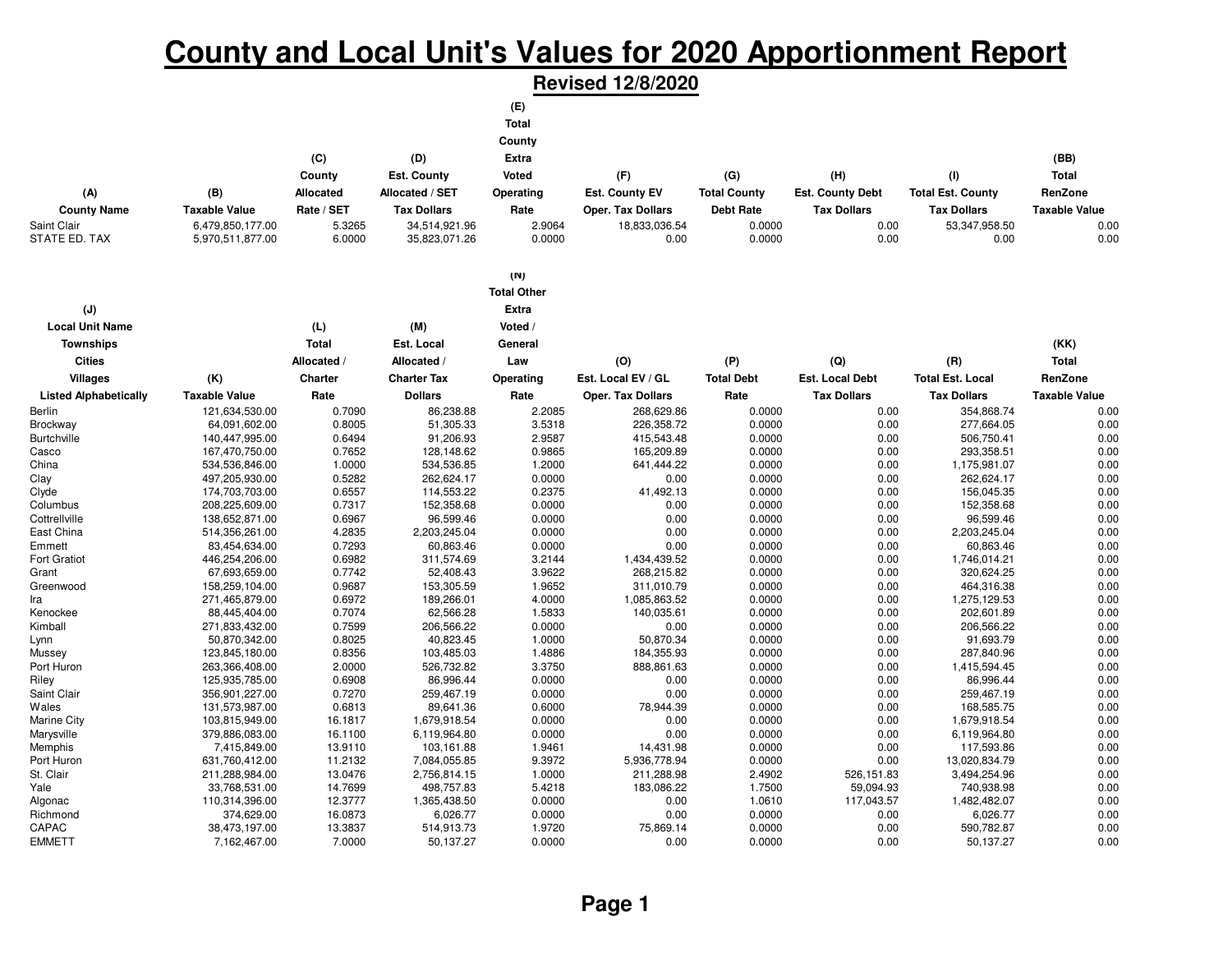# **Authorities**

| (A)                              |               | (C)          | (D)                   |                   |                            | (G)                | (BB)           |
|----------------------------------|---------------|--------------|-----------------------|-------------------|----------------------------|--------------------|----------------|
| <b>Authority</b>                 |               | <b>Total</b> | <b>Est. Authority</b> | (E)               | (F)                        | Est. Total         | Total          |
| (Dist. Libraries, DDAs, Transit, | (B)           | Operating    | Oper.                 | <b>Total Debt</b> | <b>Est. Authority Debt</b> | <b>Authority</b>   | <b>RenZone</b> |
| Metro, Fire, etc.)               | Taxable Value | Rate         | <b>Tax Dollars</b>    | Rate              | <b>Tax Dollars</b>         | <b>Tax Dollars</b> | Taxable Value  |
| DDA - PORT HURON                 | 77,565,282.00 | .9874        | 154, 153. 24          | 0.0000            | 0.00                       | 154.153.24         | $0.00\,$       |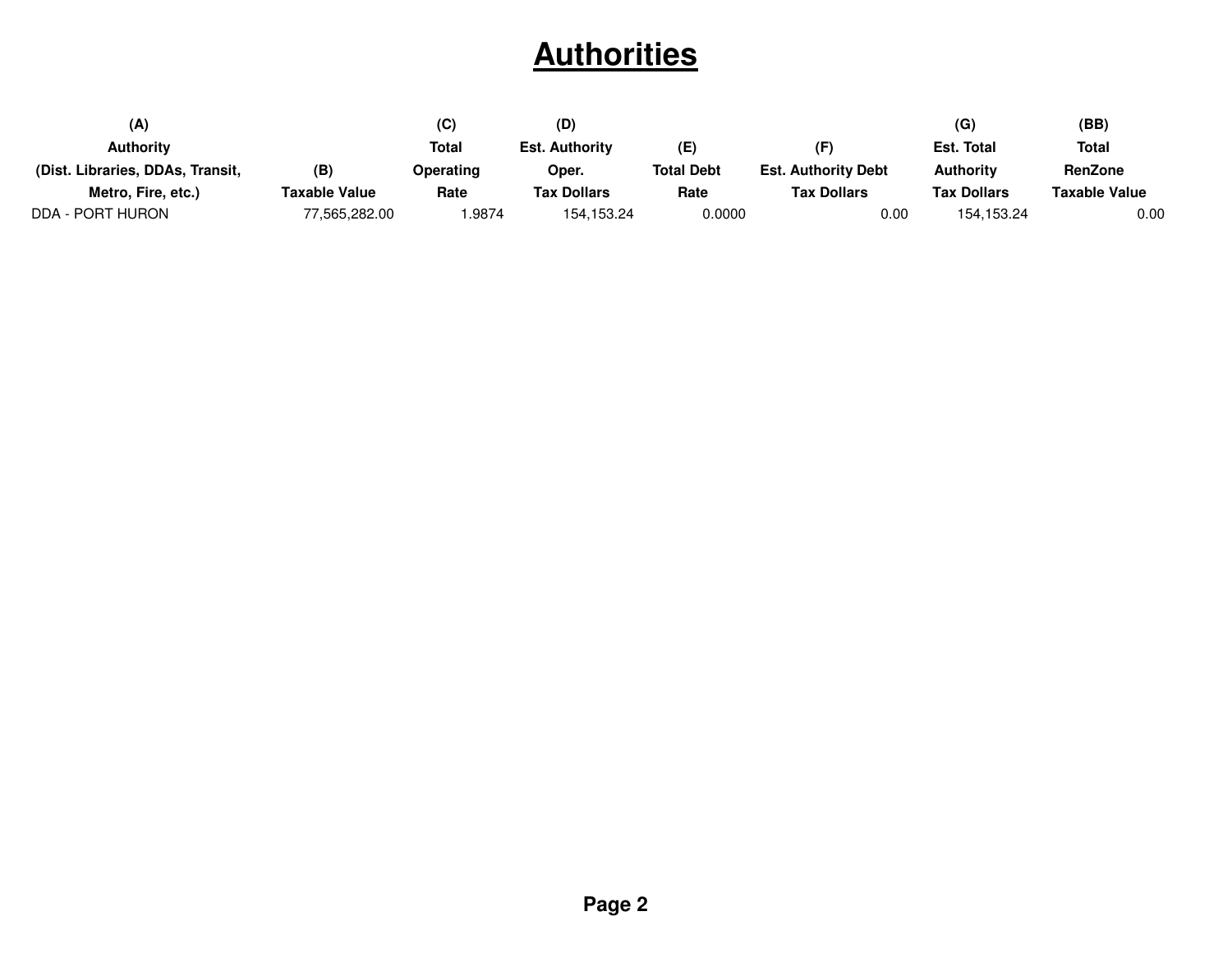## **Local K12 School Districts**

|                                       |                      |                      |                         |                          |                    |           |                          |                   |                    |              |                          |                         |                      | (GG)       |
|---------------------------------------|----------------------|----------------------|-------------------------|--------------------------|--------------------|-----------|--------------------------|-------------------|--------------------|--------------|--------------------------|-------------------------|----------------------|------------|
|                                       |                      |                      |                         |                          |                    | (G)       |                          |                   | (J)                |              |                          |                         |                      | Non        |
|                                       |                      | (C)                  | (D)                     |                          | (F)                | Non       |                          | <b>Total Debt</b> | Est. Debt          | (K)          |                          | (M)                     | (BB)                 | Homestead  |
|                                       | (B)                  | Total                | <b>Total Commercial</b> | (E)                      | Est. HH            | Homestead | (H)                      | Sinkina           | Sinking Fund /     | Total        | (L)                      | <b>Total Est. Local</b> | Total                | Comm.Pers. |
| (A)                                   | <b>Total Taxable</b> | <b>NonHomestead</b>  | Personal                | HH/                      | Supplemental       | Operating | <b>Est. NH Operating</b> | Fund / Blda       | <b>Bldg Site</b>   | Recreational | <b>Est. Recreational</b> | K12 School              | RenZone              | Operating  |
| <b>Local K12 School District Name</b> | Value                | <b>Taxable Value</b> | <b>Taxable Value</b>    | <b>Supplemental Rate</b> | <b>Tax Dollars</b> | Rate      | <b>Tax Dollars</b>       | <b>Site Rate</b>  | <b>Tax Dollars</b> | Rate         | <b>Tax Dollars</b>       | <b>Tax Dollars</b>      | <b>Taxable Value</b> | Rate       |
| ALGONAC COMMUNITY SCH DIST            | 698.208.944.00       | 237.164.005.00       | 3.866.700.00            | 0.0000                   | 0.00               | 18,0000   | 4.292.152.29             | 5.2507            | 3.666.085.70       | 0.0000       | 0.00                     | 7.958.237.99            | 0.00                 | 6.0000     |
| ALMONT COMMUNITY SCHOOLS              | 42.819.954.00        | 5,453,328.00         | 185,100.00              | 0.0000                   | 0.00               | 18,0000   | 99,270.50                | 9.4021            | 402.597.49         | 0.0000       | 0.00                     | 501.867.99              | 0.00                 | 6.0000     |
| ANCHOR BAY SCHOOL DISTRICT            | 181.283.918.00       | 44.717.565.00        | 1,685,000.00            | 0.0000                   | 0.00               | 18,0000   | 815.026.17               | 10,0000           | 1.812.839.18       | 0.0000       | 0.00                     | 2.627.865.35            | 0.00                 | 6.0000     |
| ARMADA AREA SCHOOLS                   | 47.598.904.00        | 4.982.913.00         | 212,600.00              | 0.0000                   | 0.00               | 18,0000   | 90.968.03                | 7.8394            | 373.146.85         | 0.0000       | 0.00                     | 464.114.88              | 0.00                 | 6,0000     |
| BROWN CITY COMM SCHOOL DIST           | 7,158,454.00         | 897,856.00           | 0.00                    | 0.0000                   | 0.00               | 18,0000   | 16.161.41                | 6,0000            | 42.950.72          | 0.0000       | 0.00                     | 59.112.13               | 0.00                 | 6.000      |
| CAPAC COMMUNITY SCH DISTRICT          | 285.737.530.00       | 50.268.902.00        | 3.631.800.00            | 0.0000                   | 0.00               | 17.0264   | 874.153.31               | 4.0000            | 1.142.950.12       | 0.0000       | 0.00                     | 2.017.103.43            | 0.00                 | 5.0264     |
| CROSWELL LEXINGTON COMM SD            | 70.571.381.00        | 18.743.780.00        | 107.700.00              | 0.0000                   | 0.00               | 18,0000   | 338.034.24               | 3.3000            | 232.885.56         | 0.0000       | 0.00                     | 570.919.80              | 0.00                 | 6,0000     |
| EAST CHINA TWP SCHOOL DIST            | 1.920.571.843.00     | 628.070.512.00       | 14.393.600.00           | 0.0000                   | 0.00               | 18,0000   | 11.391.630.82            | 3.5792            | 6.874.110.74       | 0.0000       | 0.00                     | 18.265.741.56           | 0.00                 | 6.0000     |
| MARYSVILLE PUBLIC SCH DIST            | 547,396,050.00       | 196.659.778.00       | 23,547,900.00           | 0.0000                   | 0.00               | 18,0000   | 3.681.163.40             | 8.1000            | 4.433.908.00       | 0.0000       | 0.00                     | 8.115.071.40            | 0.00                 | 6,0000     |
| MEMPHIS COMMUNITY SCHOOLS             | 189,823,235.00       | 56.848.297.00        | 870,600.00              | 0.0000                   | 0.00               | 18,0000   | 1.028.492.95             | 5,8500            | 1.110.465.92       | 0.0000       | 0.00                     | 2.138.958.87            | 0.00                 | 6.0000     |
| PORT HURON AREA SCHOOL DIST           | 1.843.115.185.00     | 661.541.571.00       | 59.215.700.00           | 0.0000                   | 0.00               | 18,0000   | 12.263.042.48            | 4.2400            | 7.814.808.38       | 0.0000       | 0.00                     | 20.077.850.86           | 0.00                 | 6.000      |
| RICHMOND COMMUNITY SCHOOLS            | 198.053.211.00       | 56.096.487.00        | 1,358,800.00            | 0.0000                   | 0.00               | 18,0000   | 1.017.889.57             | 6.9500            | 1.376.469.82       | 0.0000       | 0.00                     | 2.394.359.39            | 0.00                 | 6,0000     |
| YALE PUBLIC SCHOOLS                   | 447.511.568.00       | 164.486.914.00       | 1.544.800.00            | 0.0000                   | 0.00               | 17.6706   | 2.915.342.40             | 5.4871            | 2.455.540.72       | 0.0000       | 0.00                     | 5.370.883.12            | 0.00                 | 5.6706     |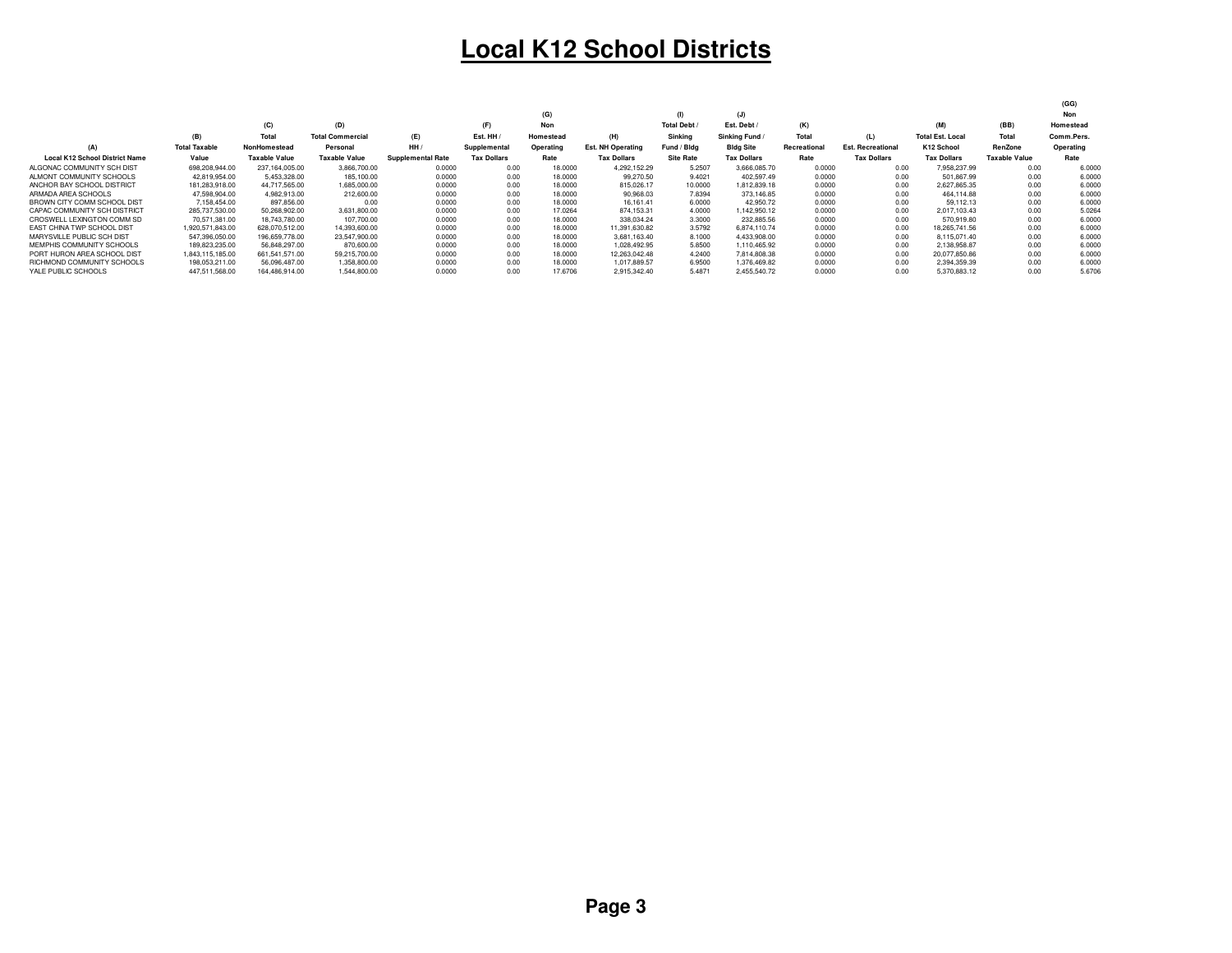# **Community College and Intermediate School Districts**

|                                   |                  |                |                           |                   |                       | (G)                   |                      |                    |                      |
|-----------------------------------|------------------|----------------|---------------------------|-------------------|-----------------------|-----------------------|----------------------|--------------------|----------------------|
|                                   |                  | (C)            | (D)                       |                   | (F)                   | Est. Total            | (BB)                 |                    |                      |
|                                   |                  | Total          | <b>Est. Community</b>     | (E)               | <b>Est. Community</b> | Community             | Total                |                    |                      |
| (A)                               | (B)              | Operating      | College Oper.             | <b>Total Debt</b> | <b>College Debt</b>   | College               | RenZone              |                    |                      |
| <b>Community College Name</b>     | Taxable Value    | Rate           | <b>Tax Dollars</b>        | Rate              | <b>Tax Dollars</b>    | <b>Tax Dollars</b>    | <b>Taxable Value</b> |                    |                      |
| ST CLAIR CC                       | 5,932,364,355.00 | 1.8891         | 11,206,829.50             | 0.0000            | 0.00                  | 11,206,829.50         | 0.00                 |                    |                      |
|                                   |                  |                |                           |                   |                       |                       |                      |                    |                      |
|                                   |                  |                |                           | (L)               | (M)                   |                       |                      |                    |                      |
|                                   |                  | $(\mathsf{J})$ |                           | <b>ISD Total</b>  | Est. ISD EV           |                       |                      |                    | (II)                 |
|                                   |                  | <b>ISD</b>     | (K)                       | EV                | Operating             | (N)                   | (O)                  | (P)                | <b>Total</b>         |
| (H)                               | (1)              | Allocated      | <b>Est. ISD Allocated</b> | Operating         | (Spec Ed/Voc/Enh)     | <b>ISD Total Debt</b> | Est. ISD Debt        | Est. Total ISD     | RenZone              |
| Intermediate School District Name | Taxable Value    | Rate           | <b>Tax Dollars</b>        | Rate              | <b>Tax Dollars</b>    | Rate                  | <b>Tax Dollars</b>   | <b>Tax Dollars</b> | <b>Taxable Value</b> |
| LAPEER                            | 42,819,954.00    | 0.1818         | 7,784.67                  | 2.6755            | 114,564.79            | 0.0000                | 0.00                 | 122,349.46         | 0.00                 |
| <b>MACOMB</b>                     | 426,936,033.00   | 0.1955         | 83,465.99                 | 4.5341            | 1,935,770.67          | 0.0000                | 0.00                 | 2,019,236.66       | 0.00                 |
| SANILAC                           | 77,729,835.00    | 0.2026         | 15,748.06                 | 2.3525            | 182,859.44            | 0.0000                | 0.00                 | 198,607.50         | 0.00                 |
| ST.CLAIR                          | 5,932,364,355.00 | 0.1938         | 1,149,692.21              | 3.2358            | 19,195,944.58         | 0.0000                | 0.00                 | 20,345,636.79      | 0.00                 |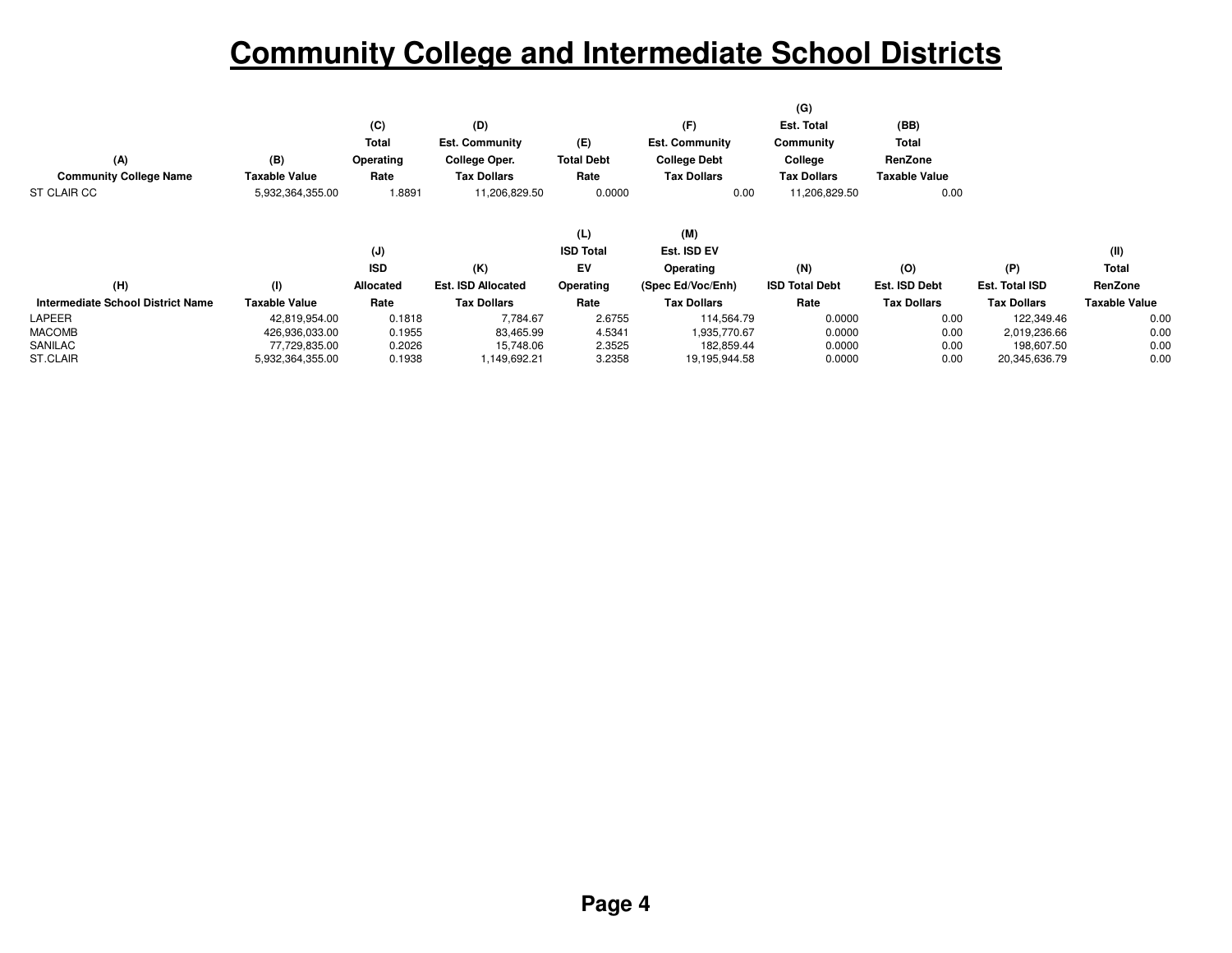# **2020 Local Unit Tax Rates**

#### **Revised 12/8/2020**

|                                |               |                |                                                              |                          |                          |                          | <b>Total</b>             |
|--------------------------------|---------------|----------------|--------------------------------------------------------------|--------------------------|--------------------------|--------------------------|--------------------------|
|                                |               |                |                                                              |                          | Total                    | <b>Total Homestead</b>   | NonHomestead             |
|                                |               | School         |                                                              | <b>Total Homestead</b>   | NonHomestead             | <b>Property Tax Rate</b> | <b>Property Tax Rate</b> |
|                                |               |                |                                                              |                          |                          |                          |                          |
| Township / City                | Village       | Code           | <b>Local School District</b>                                 | <b>Property Tax Rate</b> | <b>Property Tax Rate</b> | w/Special Assmnt         | w/Special Assmnt         |
| Berlin                         |               | 44020          | ALMONT COMMUNITY SCHOOLS                                     | 29.4098                  | 47.4098                  | 30.9098                  | 48.9098                  |
| Berlin                         |               | 50050          | ARMADA AREA SCHOOLS                                          | 29.7194                  | 47.7194                  | 31.2194                  | 49.2194<br>44.9955       |
| Berlin                         |               | 74040          | CAPAC COMMUNITY SCH DISTRICT<br>CAPAC COMMUNITY SCH DISTRICT | 26.4691                  | 43.4955                  | 27.9691                  |                          |
| Brockway                       |               | 74040<br>74130 |                                                              | 27.8839                  | 44.9103                  | 27.8839                  | 44.9103                  |
| Brockway<br><b>Burtchville</b> |               | 74010          | YALE PUBLIC SCHOOLS<br>PORT HURON AREA SCHOOL DIST           | 29.3710<br>27.3997       | 47.0416<br>45.3997       | 29.3710<br>27.3997       | 47.0416<br>45.3997       |
| <b>Burtchville</b>             |               | 76080          | CROSWELL LEXINGTON COMM SD                                   | 23.6961                  | 41.6961                  | 23.6961                  | 41.6961                  |
| Casco                          |               | 50040          | ANCHOR BAY SCHOOL DISTRICT                                   | 30.7142                  | 48.7142                  | 30.7142                  | 48.7142                  |
|                                |               | 50180          | RICHMOND COMMUNITY SCHOOLS                                   | 27.6642                  | 45.6642                  | 27.6642                  | 45.6642                  |
| Casco<br>Casco                 |               | 74050          | EAST CHINA TWP SCHOOL DIST                                   | 24.8825                  | 42.8825                  | 24.8825                  | 42.8825                  |
| China                          |               | 74050          | EAST CHINA TWP SCHOOL DIST                                   | 25.3308                  | 43.3308                  | 25.3308                  | 43.3308                  |
| Clay                           |               | 74030          | ALGONAC COMMUNITY SCH DIST                                   | 25.3305                  | 43.3305                  | 32.0555                  | 50.0555                  |
| Clyde                          |               | 74010          | PORT HURON AREA SCHOOL DIST                                  | 24.6848                  | 42.6848                  | 24.6848                  | 42.6848                  |
| Clyde                          |               | 74130          | YALE PUBLIC SCHOOLS                                          | 25.9319                  | 43.6025                  | 25.9319                  | 43.6025                  |
| Columbus                       |               | 50180          | RICHMOND COMMUNITY SCHOOLS                                   | 26.6442                  | 44.6442                  | 26.6442                  | 44.6442                  |
| Columbus                       |               | 74050          | EAST CHINA TWP SCHOOL DIST                                   | 23.8625                  | 41.8625                  | 23.8625                  | 41.8625                  |
| Columbus                       |               | 74100          | MARYSVILLE PUBLIC SCH DIST                                   | 28.3833                  | 46.3833                  | 28.3833                  | 46.3833                  |
| Columbus                       |               | 74120          | MEMPHIS COMMUNITY SCHOOLS                                    | 26.1333                  | 44.1333                  | 26.1333                  | 44.1333                  |
| Cottrellville                  |               | 74050          | EAST CHINA TWP SCHOOL DIST                                   | 23.8275                  | 41.8275                  | 25.3275                  | 43.3275                  |
| East China                     |               | 74050          | EAST CHINA TWP SCHOOL DIST                                   | 27.4143                  | 45.4143                  | 27.4143                  | 45.4143                  |
| Emmett                         |               | 74040          | CAPAC COMMUNITY SCH DISTRICT                                 | 24.2809                  | 41.3073                  | 24.2809                  | 41.3073                  |
| Emmett                         |               | 74130          | YALE PUBLIC SCHOOLS                                          | 25.7680                  | 43.4386                  | 25.7680                  | 43.4386                  |
| Emmett                         | <b>EMMETT</b> | 74130          | YALE PUBLIC SCHOOLS                                          | 32.7680                  | 50.4386                  | 32.7680                  | 50.4386                  |
| <b>Fort Gratiot</b>            |               | 74010          | PORT HURON AREA SCHOOL DIST                                  | 27.7042                  | 45.7042                  | 30.1260                  | 48.1260                  |
|                                |               | 74010          | PORT HURON AREA SCHOOL DIST                                  | 28.5280                  | 46.5280                  | 28.5280                  | 46.5280                  |
| Grant<br>Grant                 |               | 74130          | YALE PUBLIC SCHOOLS                                          | 29.7751                  | 47.4457                  | 29.7751                  | 47.4457                  |
| Grant                          |               | 76080          | CROSWELL LEXINGTON COMM SD                                   | 24.8244                  | 42.8244                  | 24.8244                  | 42.8244                  |
|                                |               |                |                                                              | 27.9726                  |                          |                          |                          |
| Greenwood<br>Greenwood         |               | 74130          | YALE PUBLIC SCHOOLS                                          |                          | 45.6432                  | 27.9726                  | 45.6432                  |
|                                |               | 76080          | CROSWELL LEXINGTON COMM SD                                   | 23.0219                  | 41.0219                  | 23.0219                  | 41.0219                  |
| Ira                            |               | 50040          | ANCHOR BAY SCHOOL DISTRICT                                   | 33.6597                  | 51.6597                  | 33.6597                  | 51.6597                  |
| Ira                            |               | 74030          | ALGONAC COMMUNITY SCH DIST                                   | 29.4995                  | 47.4995                  | 29.4995                  | 47.4995                  |
| Ira                            |               | 74050<br>74010 | EAST CHINA TWP SCHOOL DIST                                   | 27.8280                  | 45.8280                  | 27.8280                  | 45.8280                  |
| Kenockee                       |               |                | PORT HURON AREA SCHOOL DIST                                  | 26.0823                  | 44.0823                  | 26.0823                  | 44.0823                  |
| Kenockee<br>Kenockee           |               | 74120<br>74130 | MEMPHIS COMMUNITY SCHOOLS<br>YALE PUBLIC SCHOOLS             | 27.6923<br>27.3294       | 45.6923<br>45.0000       | 27.6923<br>27.3294       | 45.6923<br>45.0000       |
| Kimball                        |               | 74010          | PORT HURON AREA SCHOOL DIST                                  | 24.5515                  | 42.5515                  | 24.5515                  | 42.5515                  |
| Kimball                        |               | 74100          | MARYSVILLE PUBLIC SCH DIST                                   | 28.4115                  | 46.4115                  | 28.4115                  | 46.4115                  |
| Kimball                        |               | 74120          | MEMPHIS COMMUNITY SCHOOLS                                    | 26.1615                  | 44.1615                  | 26.1615                  | 44.1615                  |
| Lynn                           |               | 74040          | CAPAC COMMUNITY SCH DISTRICT                                 | 25.3541                  | 42.3805                  | 25.3541                  | 42.3805                  |
| Lynn                           |               | 74130          | YALE PUBLIC SCHOOLS                                          | 26.8412                  | 44.5118                  | 26.8412                  | 44.5118                  |
| Lynn                           |               | 76060          | BROWN CITY COMM SCHOOL DIST                                  | 24.5905                  | 42.5905                  | 24.5905                  | 42.5905                  |
| Mussey                         |               | 74040          | CAPAC COMMUNITY SCH DISTRICT                                 | 25.8758                  | 42.9022                  | 25.8758                  | 42.9022                  |
| <b>Mussey</b>                  | CAPAC         | 74040          | CAPAC COMMUNITY SCH DISTRICT                                 | 41.2315                  | 58.2579                  | 41.2315                  | 58.2579                  |
| Port Huron                     |               | 74010          | PORT HURON AREA SCHOOL DIST                                  | 29.1666                  | 47.1666                  | 33.0826                  | 51.0826                  |
| Riley                          |               | 50050          | ARMADA AREA SCHOOLS                                          | 27.4927                  | 45.4927                  | 27.7907                  | 45.7907                  |
| Riley                          |               | 74040          | CAPAC COMMUNITY SCH DISTRICT                                 | 24.2424                  | 41.2688                  | 24.5404                  | 41.5668                  |
| Riley                          |               | 74120          | MEMPHIS COMMUNITY SCHOOLS                                    | 26.0924                  | 44.0924                  | 26.3904                  | 44.3904                  |
| Riley                          |               | 74130          | YALE PUBLIC SCHOOLS                                          | 25.7295                  | 43.4001                  | 26.0275                  | 43.6981                  |
| Saint Clair                    |               | 74050          | EAST CHINA TWP SCHOOL DIST                                   | 23.8578                  | 41.8578                  | 23.8578                  | 41.8578                  |
| Saint Clair                    |               | 74100          | MARYSVILLE PUBLIC SCH DIST                                   | 28.3786                  | 46.3786                  | 28.3786                  | 46.3786                  |
| Wales                          |               | 74010          | PORT HURON AREA SCHOOL DIST                                  | 25.0729                  | 43.0729                  | 25.0729                  | 43.0729                  |
| Wales                          |               | 74100          | MARYSVILLE PUBLIC SCH DIST                                   | 28.9329                  | 46.9329                  | 28.9329                  | 46.9329                  |
| Wales                          |               | 74120          | MEMPHIS COMMUNITY SCHOOLS                                    | 26.6829                  | 44.6829                  | 26.6829                  | 44.6829                  |
| Wales                          |               | 74130          | YALE PUBLIC SCHOOLS                                          | 26.3200                  | 43.9906                  | 26.3200                  | 43.9906                  |
|                                |               |                |                                                              |                          |                          |                          |                          |
| Algonac                        |               | 74030          | ALGONAC COMMUNITY SCH DIST                                   | 38.2410                  | 56.2410                  | 38.2410                  | 56.2410                  |
| <b>Marine City</b>             |               | 74050          | EAST CHINA TWP SCHOOL DIST                                   | 39.3125                  | 57.3125                  | 39.3125                  | 57.3125                  |
| Marysville                     |               | 74050          | EAST CHINA TWP SCHOOL DIST                                   | 39.2408                  | 57.2408                  | 39.2408                  | 57.2408                  |
| Marysville                     |               | 74100          | MARYSVILLE PUBLIC SCH DIST                                   | 43.7616                  | 61.7616                  | 43.7616                  | 61.7616                  |
| Memphis                        |               | 74120          | MEMPHIS COMMUNITY SCHOOLS                                    | 41.2587                  | 59.2587                  | 41.2587                  | 59.2587                  |
| Port Huron                     |               | 74010          | PORT HURON AREA SCHOOL DIST                                  | 44.4020                  | 62.4020                  | 44.4020                  | 62.4020                  |
| Richmond                       |               | 50180          | RICHMOND COMMUNITY SCHOOLS                                   | 41.9998                  | 59.9998                  | 41.9998                  | 59.9998                  |
| St. Clair                      |               | 74050          | EAST CHINA TWP SCHOOL DIST                                   | 39.6686                  | 57.6686                  | 39.6686                  | 57.6686                  |
| Yale                           |               | 74130          | YALE PUBLIC SCHOOLS                                          | 46.9804                  | 64.6510                  | 46.9804                  | 64.6510                  |
|                                |               |                |                                                              |                          |                          |                          |                          |